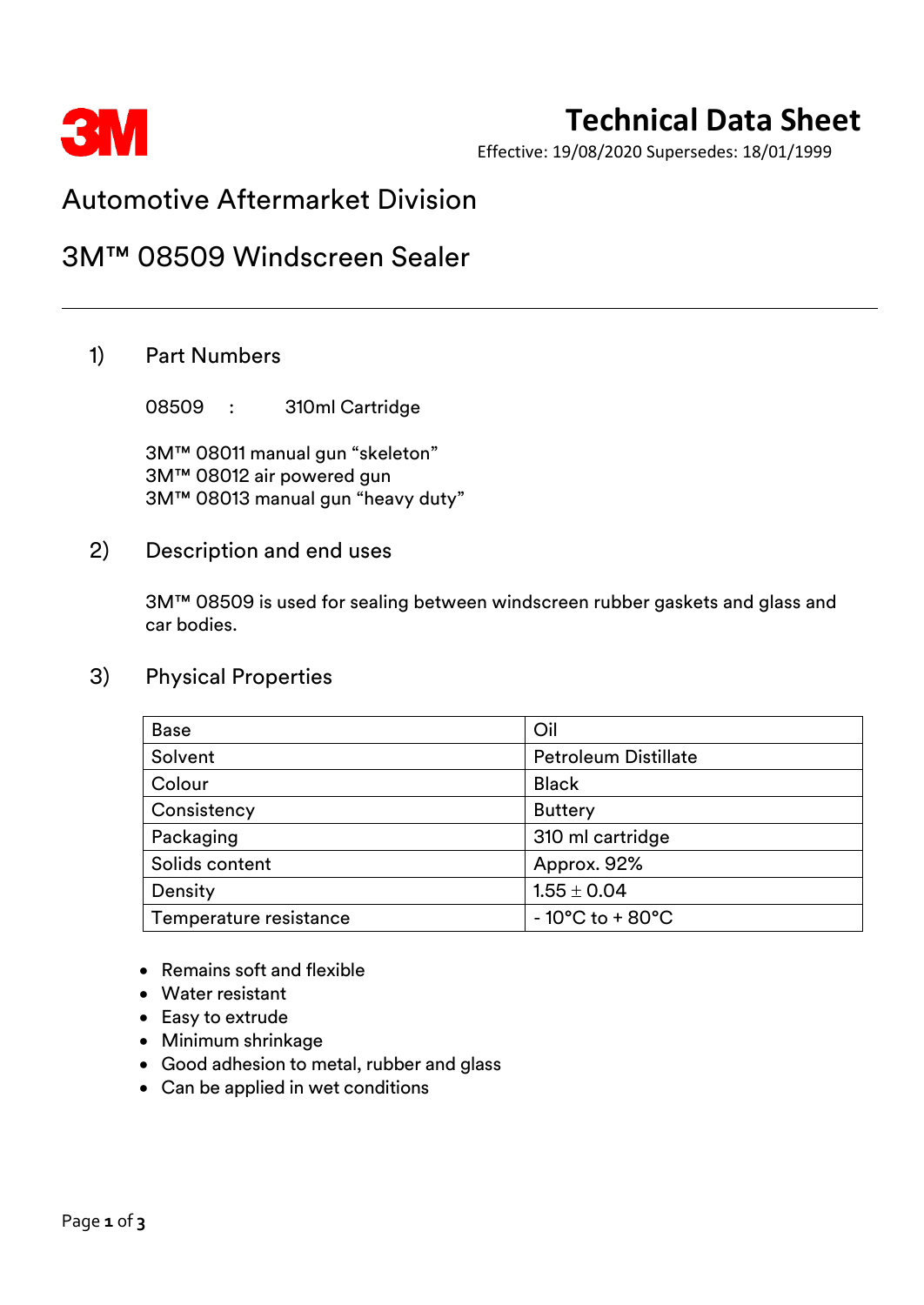

# **Technical Data Sheet**

Effective: 19/08/2020 Supersedes: 18/01/1999

## 4) Directions for Use

- Clean with 3M™ General Purpose Adhesive Cleaner if necessary 08984.
- Extrude sufficient sealer into recess of rubber moulding, which is to accept glass and mount moulding onto glass.
- Mount screen into frame dry. Then using tip of cartridge, pry rubber from metal and flow in sealant, especially in corners where rubber is stretched.

#### 5) Storage

| Storage<br>conditions | Cool dry place. Best results are obtained when material is stored and<br>applied at room temperature, 15 to 30°C. Storage temperature must<br>not exceed 50°C. |
|-----------------------|----------------------------------------------------------------------------------------------------------------------------------------------------------------|
| Shelf life            | 24 months from date of manufacture under normal storage<br>conditions.                                                                                         |

#### 6) Safety

Please refer to the Material Safety Data Sheet or contact your local 3M™ Toxicology Department.

3M™ 08509 Windscreen Sealer is designed FOR PROFESSIONAL INDUSTRIAL USE ONLY.

### 7) Disclaimer

All statements, technical information and recommendations are based on tests we believe to be reliable as at the date of hereof, but the accuracy or completeness thereof is not guaranteed. Please ensure before using the product that it is suitable for your intended use. Since the conditions and methods of use of the product and of the information referred to herein are beyond our control, other than for fraudulent misrepresentation, 3M expressly disclaims any and all liability as to any results obtained or arising from any use of the product or reliance on such information.